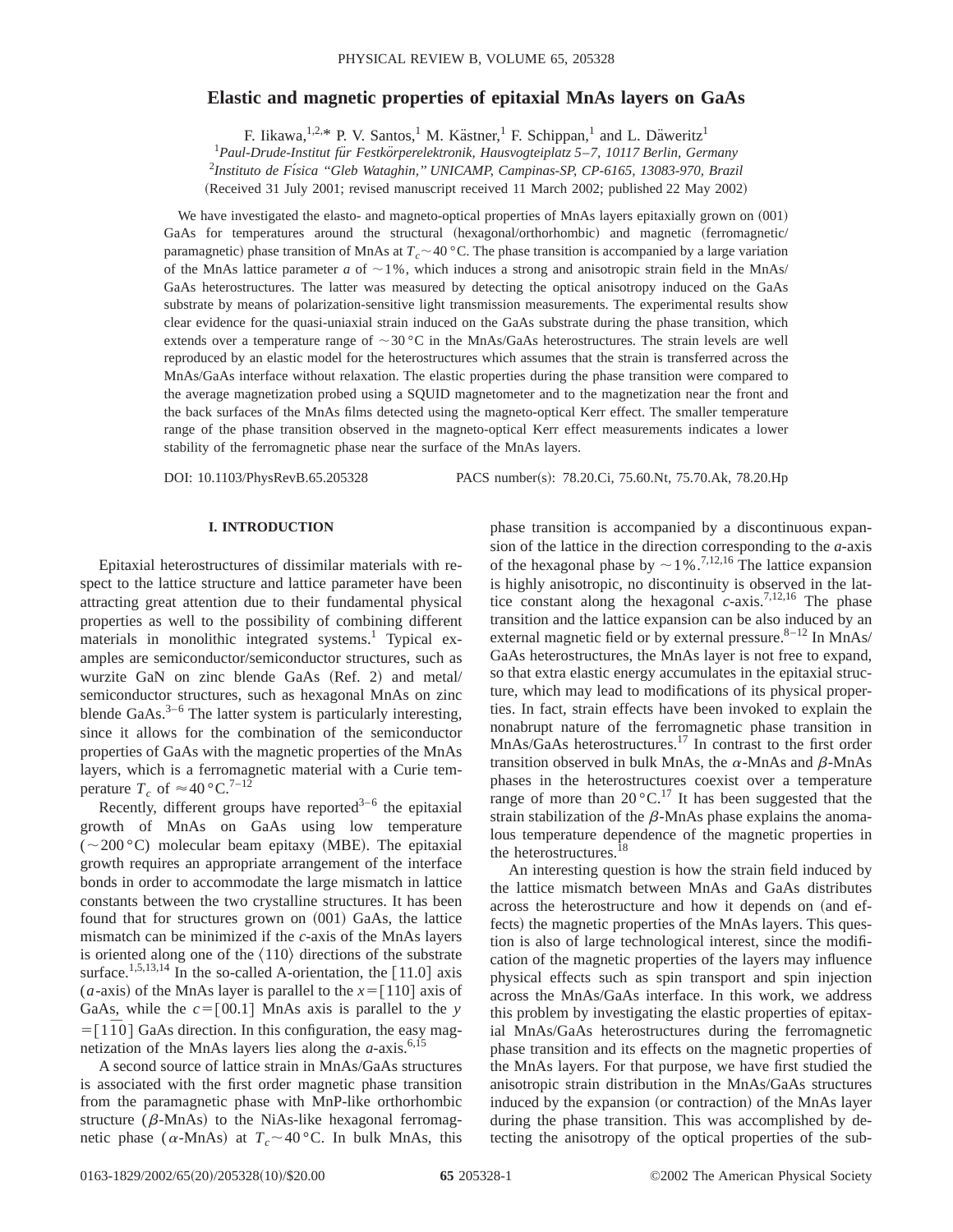strate induced by the strain field by means of polarizationsensitive light transmission measurements. The high sensitivity of this technique allows for the detection of relative changes  $\Delta n/n < 10^{-6}$ , where *n* is the average refractive index and  $\Delta n$  is the difference between the refractive index for light linearly polarized along two perpendicular directions.<sup>19</sup> In GaAs, the anisotropy in *n* can be directly related to the strain field using the well-known photoelastic coefficients.20,21 The polarization technique used here to probe the elastic properties is complementary to those based on the measurement of the radius of curvature of the film/ substrate structure.<sup>22,23</sup> The experimental results compare well with an elastic model for the strain distribution in the heterostructure. From these studies, we conclude that the strain field induced during the MnAs phase transition is transferred across the MnAs/GaAs interface without relaxation, thus indicating that there is negligible strain relief due to the creation of misfit dislocations.

In the second part of the studies, we address the effects of an applied magnetic field on the physical properties of the MnAs/GaAs structures. We verify that the strain field does not depend on an applied magnetic field for field amplitudes up to 200 Oe. This result is attributed to the high magnetic anisotropy of the MnAs layers, which constrains the magnetization to be parallel to the MnAs *a*-axis for low applied fields. Since magnetostriction only depends on the direction (and not on the sign) of the field,<sup>24</sup> it has the same value for domain oriented by the applied field along the  $+a$  or  $-a$ -MnAs axes. Furthermore, the magnetic properties of the MnAs surface measured by magneto-optical Kerr rotation (MOKE) experiments show a narrower temperature range for the phase transition as compared to the bulk magnetization and to the optical transmission measurements, which is attributed to a lower stability of the ferromagnetic phase near the surface of the MnAs layers.

This manuscript is organized as follows: In Sec. II, we present a model for the strain distribution in MnAs/GaAs heterostructure and for the accompanying modification of the optical properties of the substrate. This model constitutes the basis of the optical techniques used to detect the strain, which are described in Sec. III. Section IV summarizes the experimental results on the strain distribution across the MnAs/GaAs heterostructures and of its relationship to the magnetic properties of the MnAs layers. These results are discussed in Sec. V. The main conclusions of this work are summarized in Sec. VI.

### **II. STRAIN IN MnAsÕGaAs HETEROSTRUCTURES**

The strain field induced by an epitaxial MnAs film with A-orientation on the substrate has two sources. The first is the mismatch in lattice constants between MnAs and GaAs, which differs along the  $\lceil 110 \rceil$  and  $\lceil 1\bar{1}0 \rceil$  directions in the plane of the interface. The epitaxial alignment of MnAs  $a$ -axis with the  $[110]$  substrate axis reduces the lattice strain along this direction to less than  $10\%$ .<sup>13</sup> The lattice mismatch along the *a*-axis is further reduced by the formation of misfit dislocations. The large difference between the atomic spacing along the MnAs  $c$ -axis and the GaAs  $\lceil 1\bar{1}0 \rceil$  atomic



FIG. 1. (a) Temperature dependence of the relative changes  $\Delta a/a$  in lattice constant of GaAs (Ref. 20) ( $a_{\text{GaAs}}$ , scaled by 10) and of the MnAs lattice constants along the *a*-axis (Ref. 16) ( $a_{MnAs}$ ) and the *c*-axis (Ref. 16) ( $c_{MnAs}$ ). The values are relative to those at *T*=150 °C, which are given by  $a_{MnAs}(150 \text{ °C})=0.368\ 273 \text{ nm}$ (Ref. 16),  $c_{MnAs}(150 °C) = 0.573$  nm (Ref. 16), and  $a_{GaAs}(150 °C)$  $=0.565 406$  nm (Ref. 20). (b) Temperature dependence of the anisotropy of the average refractive index  $\Delta \bar{n}_y = \bar{n}_z - \bar{n}_x$  and  $-\Delta \bar{n}_x$  $= \overline{n}_z - \overline{n}_y$  calculated using the model described in the text for a 0.18  $\mu$ m-thick MnAs layer on a 245  $\mu$ m-thick GaAs substrate  $(corresponding to the thickness sample A in Table I).$ 

planes is partially accommodated by a commensurate atomic arrangement, where every fourth  ${00.2}$  MnAs plane coincides with every sixth  ${220}$  GaAs plane.<sup>13</sup> The formation of secondary dislocations essentially eliminates the strain arising from lattice mismatch along this direction.

The second source of strain, which will be the subject of the present investigation, is related to the strong temperature dependence of the lattice constants of bulk MnAs. Figure  $1(a)$  displays the temperature dependence of the relative changes in lattice constant  $\Delta a/a = [a(T) - a(T)]$  $=150 \degree C$ )  $\frac{1}{a}$  (*T*), for  $a(T) = a_{MnAs}$ ,  $c_{MnAs}$ , and  $a_{GaAs}$ , in bulk MnAs (Ref. 16) and bulk GaAs (Ref. 20) for temperatures around the MnAs phase transition temperature  $T_c$ . We note that, although the qualitative features agree, there are considerable differences in the reported data for the temperature dependence of the lattice constants of bulk  $MnAs.$ <sup>7,16,25</sup> For the following discussion, we will concentrate on the data from Ref. 16. The discontinuous increase in lattice spacing along the *a*-direction of  $\sim$ 1% as the temperature reduces below  $T \sim 40 \degree C$  is attributed to the transition from orthorhombic to hexagonal phase.<sup>7,8,11,16</sup> The phase transition is also accompanied by an anomalous behavior of the elastic properties.<sup>12,26,27</sup> The thermal expansion coefficients of MnAs are substantially larger than the one for GaAs. The thermal expansion coefficient along the *a*-axis changes sign for temperatures below the phase transition. Above the phase transition, the coefficients for the *a*- and *c*-axis have similar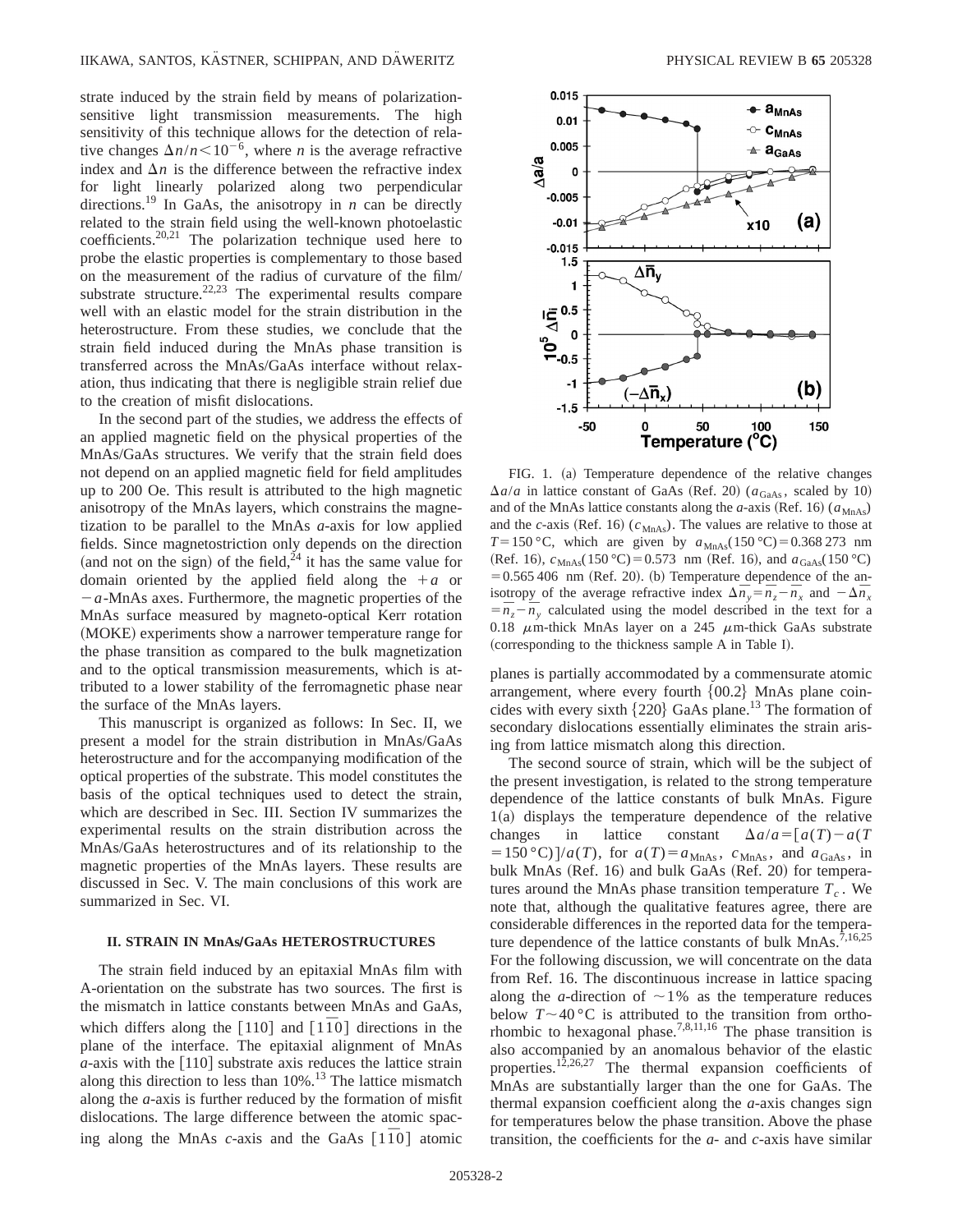

FIG. 2. Depth dependence of (a) the strain components  $\varepsilon_{xx}$ (dots) and  $\varepsilon_{yy}$  (circles) and of (b) the refractive index anisotropies  $\Delta n_v(=n_z-n_x)$ , circles) and  $-\Delta n_x(=n_z-n_y)$ , dots) in the GaAs substrate calculated using the strain data of Fig. 1 for a temperature  $(T=-40^{\circ}C)$  well below the phase transition.

magnitude. Finally, the second order phase transition from the  $\beta$ -MnAs to the  $\gamma$ -MnAs NiAs-like hexagonal paramagnetic phase, which takes place at  $\approx 125 \degree C^{28}$  has no appreciable effect on the temperature dependence of the MnAs lattice constants and will, therefore, not be further considered here.

In order to calculate the strain field induced by the temperature changes on the optical properties of the substrate, we will assume that for high temperatures (above  $150 \degree C$ ) the strain field induced by the lattice mismatch is effectively relaxed by dislocations. Below that temperature, it is unlikely that this strain field can be relaxed by mobile dislocations. Therefore, it will be assumed that the strain field below  $150\,^{\circ}\text{C}$  is determined by the changes in lattice constant displayed in Fig.  $1(a)$ . The strain distribution in the MnAs film and in the GaAs substrate was calculated following the procedure delineated in Refs. 29 and 30. For that purpose, we employed the elastic constants for GaAs reported in Ref. 20 and those for the hexagonal phase of bulk MnAs from Ref. 27. The temperature dependence of the MnAs elastic constants was not taken into account. The results will be displayed relative to a coordinate system with axes  $x \sim ||[110]$ ,  $y||[1\overline{1}0]$ , and  $z||[001]$  of GaAs. Due to symmetry, the only nonvanishing strain tensor components are  $\varepsilon_{xx}$ ,  $\varepsilon_{yy}$ , and  $\varepsilon_{zz}$ . These components vary linearly with *z* in the GaAs substrate  $(0 \lt z \lt d_{\text{GaAs}})$  and in the MnAs layer  $(-d_{\text{MnAs}})$  $\langle z \rangle$ , thus leading to a bending of the film–substrate structure.

The dependence of  $\varepsilon_{xx}$  and of  $\varepsilon_{yy}$  within the GaAs layer is illustrated in Fig. 2 for a sample consisting of a 0.18  $\mu$ m thick MnAs layer on a 245  $\mu$ m-thick GaAs substrate. The calculations were performed for a temperature  $T = -40$  °C, which is well below the phase transition temperature. With decreasing temperature, the expansion (compression) of the MnAs lattice along the  $a - (c -)$  direction leads to a positive (negative) strain component  $\varepsilon_{xx}$  ( $\varepsilon_{yy}$ ) at the substrate side of the interface  $(z=0)$ . As a consequence of the bending of the MnAs/GaAs structures, the strain decreases linearly with the distance from the interface and vanishes at the plane *z*  $=166 \mu m$ .

The strain field  $\varepsilon$  reduces the cubic symmetry of the GaAs substrate. The changes in the dielectric tensor,  $\Delta \epsilon$ , can be expressed in terms of the elastooptic tensor *p* according  $to^{21}$ 

$$
\Delta \epsilon = -\epsilon_{\text{GaAs}}^2 p \,:\! \epsilon \,, \tag{1}
$$

where  $\epsilon_{\text{GaAs}}$  is the GaAs dielectric constant. For the MnAs/ GaAs system, the only nonvanishing components of  $\Delta \epsilon$  are  $\Delta \epsilon_{xx}$ ,  $\Delta \epsilon_{yy}$ , and  $\Delta \epsilon_{zz}$ . The latter yield directly the anisotropy in the refractive index  $\Delta n_i$  along the main optical axis of the heterostructures, which is defined as

$$
\Delta n_i = n_j - n_k, \qquad i, j, k = \text{cyclic permutation of } x, y, z. \tag{2}
$$

According to the convention used here, the index *i* in  $\Delta n_i$  defines the propagation direction of the light beam, while that in  $n_i$  specifies the polarization. The *n*'s are defined as  $n_x = \sqrt{\epsilon_{\text{GaAs}} + \Delta \epsilon_{xx}}, n_y = \sqrt{\epsilon_{\text{GaAs}} + \Delta \epsilon_{yy}},$  and  $n_z$  $= \sqrt{\epsilon_{\text{GaAs}} + \Delta \epsilon_{zz}}$ . Figure 2(b) displays profiles of  $\Delta n_x$  and  $\Delta n_y$  across the thickness of the substrate calculated using the strain field shown in Fig. 2(a) for a light wavelength  $\lambda_L$  $=1000$  nm. The elastooptic coefficients for this wavelength were extracted from Ref. 21.

As will be described in detail in Sec. III B, the strain field induced by the MnAs on the GaAs substrate was determined by measuring the average refractive index anisotropy  $\Delta \overline{n}_i$ along the *z*-direction defined as

$$
\Delta \overline{n}_i = \frac{1}{d_{\text{GaAs}}} \int_0^{d_{\text{GaAs}}} \Delta n_i(z) dz.
$$
 (3)

The calculated temperature dependence of  $\Delta \overline{n}_i$  (*i*=*x*,*y*) for the MnAs/GaAs structure of Fig.  $2$  is illustrated in Fig. 1(b). Note that the discontinuity in  $a_{MnAs}$  at  $T_c \sim 40 \degree C$  leads to discontinuities both in  $\Delta \bar{n}_x$  and in  $\Delta \bar{n}_y$ .

# **III. EXPERIMENTAL DETAILS**

### **A. Sample preparation**

MnAs epitaxial layers used in this study were grown on  $(001)$  GaAs substrate by molecular beam epitaxy  $(MBE)$  at a growth temperature of  $250^{\circ}$ C. The growth conditions were optimized to yield MnAs with a preferential A-orientation,<sup>5,13</sup> i.e., with the  $a=[11.0]$  MnAs axis (which corresponds to the easy magnetization direction) aligned along the GaAs  $\lceil 110 \rceil$  surface direction. Additional details about the growth and characterization of the samples are reported in Refs. 5 and 13.

The strain field induced by the MnAs layers on the substrate was determined by measuring the optical anisotropy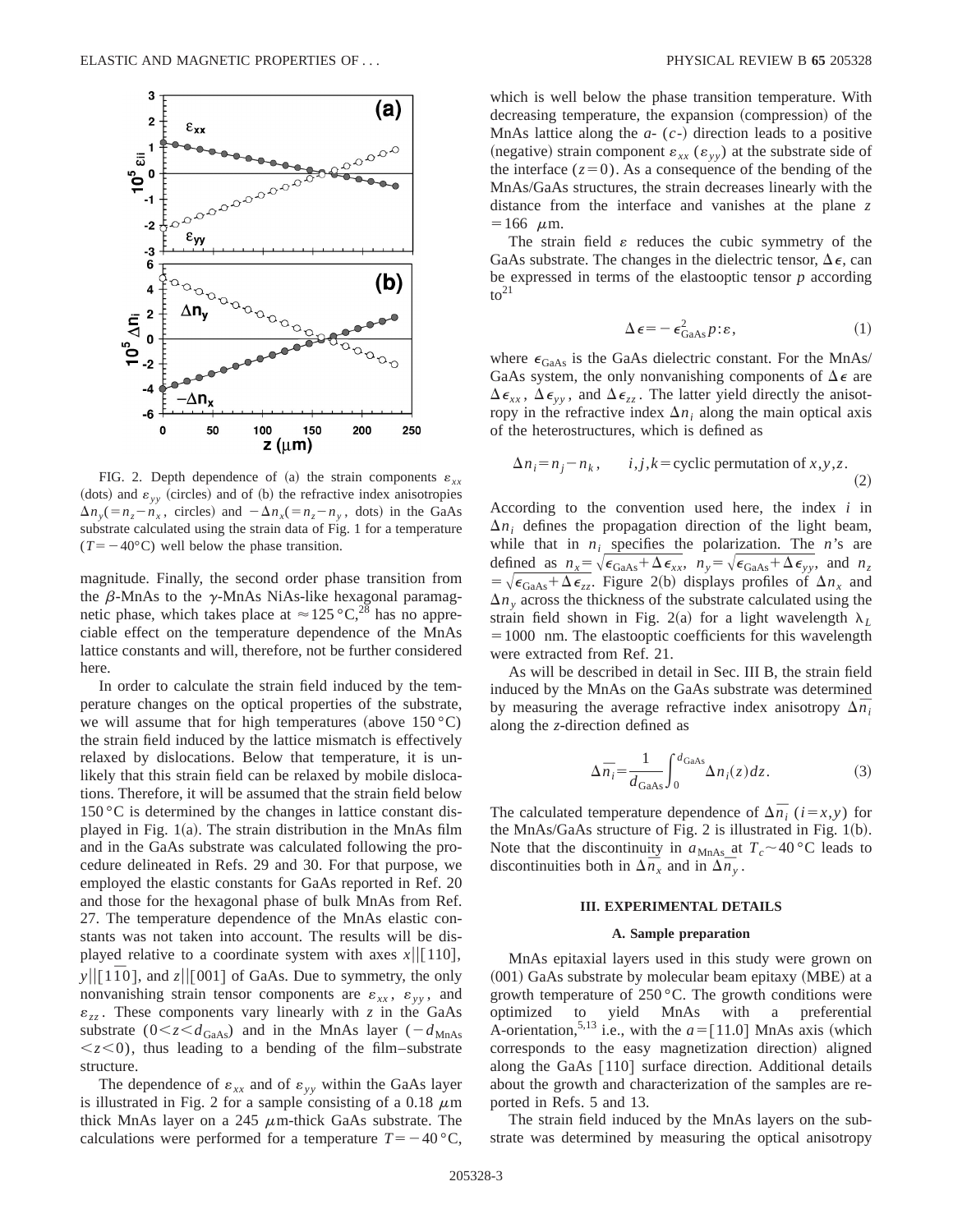TABLE I. Properties of the MnAs/GaAs samples investigated in this work.  $d_{MnAs}$  and  $d_{GaAs}$  denote the thicknesses of the MnAs film and of the GaAs substrate, respectively.  $T_{c,\text{min}}$  and  $T_{c,\text{max}}$  are the temperature limits of the magnetic phase transition of the MnAs structures measured during sample heating.

| Sample        | $d_{\text{MnAs}}$<br>$(\mu m)$ | $d_{\text{GaAs}}$<br>$(\mu m)$ | $T_{c,\min}$<br>$(^{\circ}C)$ | $T_{c,\text{max}}$<br>$(^\circ C)$ |
|---------------|--------------------------------|--------------------------------|-------------------------------|------------------------------------|
| A             | 0.18                           | 245                            | 18                            | 48                                 |
| B             | 0.10                           | 330                            | 9                             | 43                                 |
| $\mathcal{C}$ | 0.25                           | 60                             | 27                            | 53                                 |
| GaAs          | .                              | 350                            | .                             | .                                  |

generated in the GaAs substrate. For a fixed thickness  $d_{MnAs}$ of the MnAs layers, the strain field on the substrate increases with decreasing substrate thickness  $d_{\text{GaAs}}$ . In order to increase the sensitivity of the measurements, the GaAs substrates were thinned and polished at the back side. After that, pieces with wave guide lengths  $l_{GaAs}$  of  $\approx$  1 mm along the GaAs  $\lceil 110 \rceil$  and the  $\lceil 1\overline{1}0 \rceil$  directions were cleaved to assure good lateral surfaces in- and out-coupling of the light. A  $350-\mu$ m-thick plain GaAs substrate was used as a reference for the calibration of the experimental setup. The dimensions of the samples used in this work are listed in Table I.

# **B. Transmission measurements**

The strain field induced by the MnAs layers on the substrate was determined by detecting the change in light polarization upon transmission, using the wave guide geometry illustrated in Fig. 3. The complex transmission coefficient  $t_i$ for a light beam polarized along direction  $i=x, y, z$  is given by

$$
t_i = t_{i0} \exp\left[-i\frac{2\pi n_i l_{\text{GaAs}}}{\lambda_L}\right],\tag{4}
$$

where  $t_{i0}$  represents the module of the transmission coefficient,  $\lambda_L$  the light wavelength, and  $l_{\text{GaAs}}$  is the length of the



FIG. 3. Experimental setup for TDS measurements in the waveguide geometry: *P*, polarizer; PEM, photoelastic modulator; *A*, analyzer; and *D*, detector. The sample is sandwiched between two masks of opaque material, which prevents stray light from reaching the detector.

propagation path through the GaAs substrate. The anisotropy  $\Delta n_i$  can be directly determined by measuring the phase retardation  $\phi_i \sim \text{Im}[t_j / t_k] = (2 \pi / \lambda_L) \Delta n_i l_{\text{GaAs}}$  (*i*, *j*,*k* = cyclic permutation of  $x, y, z$ ) between two beams with polarization along the perpendicular direction *j* and *k*. The approximation in the previous expression is valid when  $\phi \ll 1$ . The depth dependence of the strain field displayed in Fig.  $2(a)$  makes  $\phi_i$  a linear function of *z*. In the experiments, the diameter of the light beam was chosen so as to illuminate the substrate homogeneously along the *z* direction. Since the strain-induced changes in the refractive index are very small, their influence on the distribution of the light electric field in the substrate is expected to be negligible. In this case, the phase shift  $\phi_i$  becomes proportional to the average refractive index anisotropy  $\Delta \bar{n}_i$  defined in Eq. 3.

The anisotropy  $\Delta \bar{n}_i$  was determined by transmission difference spectroscopy (TDS) measurements performed using a photoelastic modulator, in a configuration similar to that reported in Ref. 31 (see Fig. 3). The light source was a monochromatic beam from a Xe lamp filtered by a single monochromator. Unless otherwise specified, the transmission measurements were performed with the monochromator set to the energy of the strong Xe line at  $\lambda_L$ =990 nm. A lens with long focal length  $(18 \text{ cm})$  was employed to focus the light over a wide spot on the cleaved edge of the substrates. In order to block the light propagating around the sample, the latter was sandwiched between masks consisting of polished silicon or germanium blocks. The whole structure was mounted on a temperature-controlled stage (Linkam THMS-600) with temperature stability better than  $1 \degree C$ . The mounting and the choice of the mask material turned out to be critical for the experiments, as will be described in detail in Sec. IV.

Since the masking blocks may prevent bending of the sample, we used the model of Sec. II to calculate the anisotropy in the refractive index under this particular conditions. For that purpose, we assumed that the masks just counteract the bending force without introducing stress along  $z$  (if the masks stress the sample along *z*, a constant contribution to the anisotropy has to be added to  $\Delta n_x$  and  $\Delta n_y$ ). In this case, the strain components  $\varepsilon_{ii}$  ( $i=x,y,z$ ) do not depend on *z*. The average strain along *z* and the integrated anisotropy  $\Delta \overline{n}_i$ , however, have the same average values as those in Fig.  $1(b)$ , thus indicating that the masks do not affect the results presented in the previous section.

Before impinging on the sample, the incident light beam was polarized along the vertical direction by a Glan polarizer *P* and polarization-modulated using a photoelastic modulator  $(PEM$  in Fig. 3). The polarization state after transmission was detected using a second Glan polarizer *A* and a silicon photo diode *D*. The angles  $(\theta)$  relative to the horizontal axis of the polarizer, modulator, and analyzer were set to  $\theta_P$  $=90^{\circ}$ ,  $\theta_{\text{PEM}} = 45^{\circ}$ , and  $\theta_A = 45^{\circ}$ , respectively. If  $\delta_M$  $= \delta_0 \cos(\omega_M t)$  denotes the retardation imposed by the PEM, where  $\omega_M/(2\pi)$ =50 kHz is the PEM oscillation frequency, the detection intensity for light propagation along the *i* direction becomes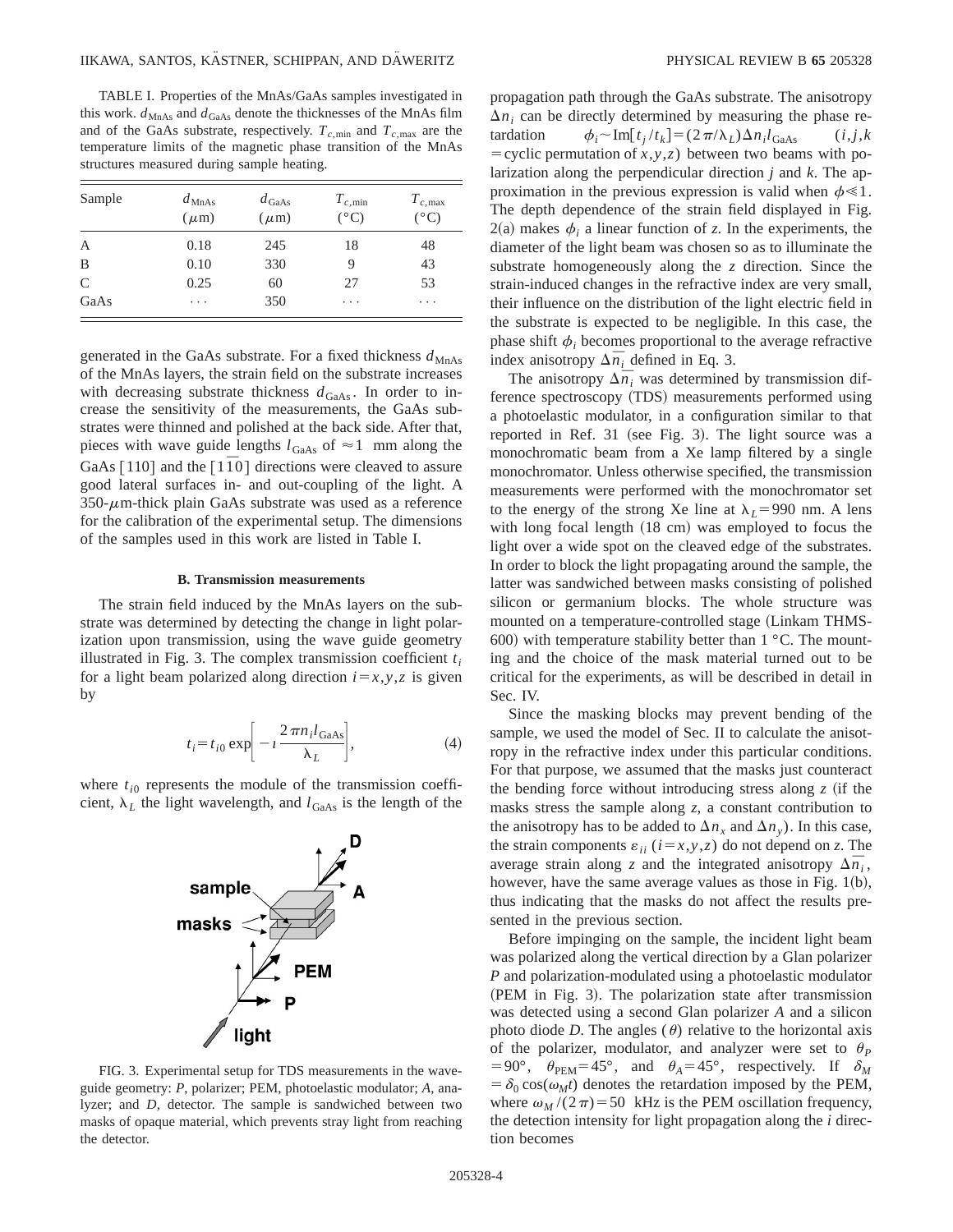$$
I_{i} = \frac{1}{2} \left[ 1 + \left( \frac{t_{j0}}{t_{k0}} \right)^{2} + J_{0}(\delta_{0}) \right] - \frac{t_{j0}}{t_{k0}} \sin[\phi_{i}] J_{1}(\delta_{0}) \sin(\omega_{M} t)
$$

$$
+ \frac{1}{2} \left[ 1 - \left( \frac{t_{j0}}{t_{k0}} \right)^{2} \right] J_{2}(\delta_{0}) \cos(2\omega_{M} t), \tag{5}
$$

where  $J_l(\delta_0)$  is the *l*th order Bessel function. The PEM retardation  $\delta_0$  was set 2.404 rad to make  $J_0(\delta_0)=0$ . The signal components with frequencies  $\omega_M$  and  $2\omega_M$ , were detected synchronously using a lock-in amplifier. The anisotropy detected in the transmission experiments is very small, so that the transmission ratio  $t_{j0} / t_{k0} \sim 1$  and the retardation phase  $\phi_i \sim (2\pi\Delta\bar{n}_i l_{\text{GaAs}}/\lambda_L) \ll 1$ . In this approximation,  $\phi_i$  becomes proportional to the component of the detected signal at the fundamental PEM frequency  $\omega_M$ . The great sensitivity of the anisotropic effects arises from the large prefactor  $(2\pi l_{\text{GaAs}}/\lambda_L) \sim 10^4$  multiplying  $\Delta \bar{n}_i$ . The last term of Eq. ~5!, which is modulated at the second harmonic of the PEM frequency, was found experimentally to be two orders of magnitude smaller than the second term.

#### **C. MOKE measurements**

For magneto-optic measurements, the sample was placed in-between a pair of Helmholtz coils used to generate magnetic fields up to  $\approx$  200 Oe. The magnetization of the MnAs layers was determined through MOKE measurements performed under an incidence angle of 15° in the longitudinal geometry, i.e., with the magnetic field applied along the plane of incidence. $32,33$  In order to probe the Kerr effect of the MnAs layers from both the surface and the substrate interface sides, the MOKE experiments were performed using a 940 nm diode laser as the light source. The incident light was polarized along one of the main optical axes along the surface, in order to avoid effects arising from the linear birefringence of the MnAs/GaAs heterostructures. The reflected light passed through a photoelastic modulator (PEM) and through an analyzer prism (*A*), before being detected by a photodiode. The angles of the optical axes of the PEM and of the analyzer were set to  $\theta_{\text{PEM}}=0$  and  $\theta_{A}=45^{\circ}$ , respectively. For this configuration, the intensity of the detected light becomes

$$
I = [1 + |\Theta_K|^2 + 2\Theta_K J_0(\delta_0)] + 4 \operatorname{Im} {\Theta_K} J_1(\delta_0) \sin(\omega_M t)
$$
  
+4 \operatorname{Re} {\Theta\_K} J\_2(\delta\_0) \cos(2\omega\_M t), \t(6)

where

$$
\Theta_K = r_{sp} / r_{pp},\tag{7}
$$

for the MOKE measurements from the surface and

$$
\Theta_K = (t_{ss}/t_{pp})(r_{sp}/r_{pp})\tag{8}
$$

from the substrate.  $r_{sp}$  and  $r_{pp}$  are the Fresnel reflectivity coefficients. The label *s* and *p* indicate the light polarization perpendicular and parallel to the incident plane, respectively.  $t_{ss}$  and  $t_{pp}$  are coefficients of the transmission through the substrate. Information about the magnetization is included in



FIG. 4. Refractive index anisotropy  $\Delta \overline{n}_x$  as a function of temperature measured on GaAs using masking blocks (cf. Fig. 3) of  $(a)$ silicon,  $(b)$  germanium, and  $(c)$  silicon (glued on the GaAs sample). (d)  $\Delta n_z$  obtained without masking blocks for  $k_L$ ||[001].

the coefficient  $r_{sp}$ , which is proportional to the off-diagonal component *Q* of the dielectric tensor induced by the sample magnetization.32,33

# **IV. RESULTS**

### **A. Sample mounting considerations**

The mounting of the MnAs/GaAs sample within the opaque masks for the transmission experiments  $(cf. Fig. 3)$ turned out to be a critical step for the TDS measurements. Figure 4 displays the temperature dependence of the effective anisotropy  $\Delta \bar{n}_i$  of pure GaAs measured by TDS under different experimental conditions. Figure  $4(d)$  was recorded for light propagating with wave vector  $k_L$  along the *z*||[001] axis. No masks are required in this case. Since GaAs is optically isotropic for  $k_L$ ||[001], the small signal  $(\Delta \bar{n}_z)$  $\sim$  2  $\times$  10<sup>-6</sup>) detected in Fig. 4(d) is attributed to misalignment and to the strain introduced during sample mounting.

The other curves in Fig. 4 were recorded in the wave guide geometry with  $k_L||x||[110]$ . In the first experiments, the samples were glued to Si masking blocks using a wax with high softening temperature ( $\approx 150 \degree C$ ). This procedure turned out to be inappropriate because the wax introduces a high strain field in the GaAs, as illustrated in Fig.  $4(c)$  (note the scaling by  $(0.1)$ . The subsequent experiments were then performed by using a small spring to fix the GaAs inbetween the masking blocks. When Si masks were used, we observed that, while the anisotropy reduces significantly, the  $\Delta \bar{n}_x$  curves show a strong hysteresis with temperature [cf. Fig.  $4(a)$ ]. The hysteresis is attributed to the strain induced in the GaAs by the difference in thermal expansion coefficients of GaAs  $(\alpha_{GaAs} = 6.8 \times 10^{-6}$ /K) and Si  $(\alpha_{Si} = 2.6 \times 10^{-6}$ / K).<sup>20</sup> The dashed line displays the expected variation in  $\Delta \bar{n}_x$ calculated under the assumption that the strain is completely transferred across the contact surface between Si and GaAs. When the sample is heated, a biaxial strain builds up in the GaAs wafer, until it begins to slide relative to the Si blocks. As the temperature further increases, the two materials slide relative to each other. The friction forces between them lead to a constant strain level in GaAs. Note that the direction of the hysteresis loop is consistent with the temperature dependence indicated by the dashed lines.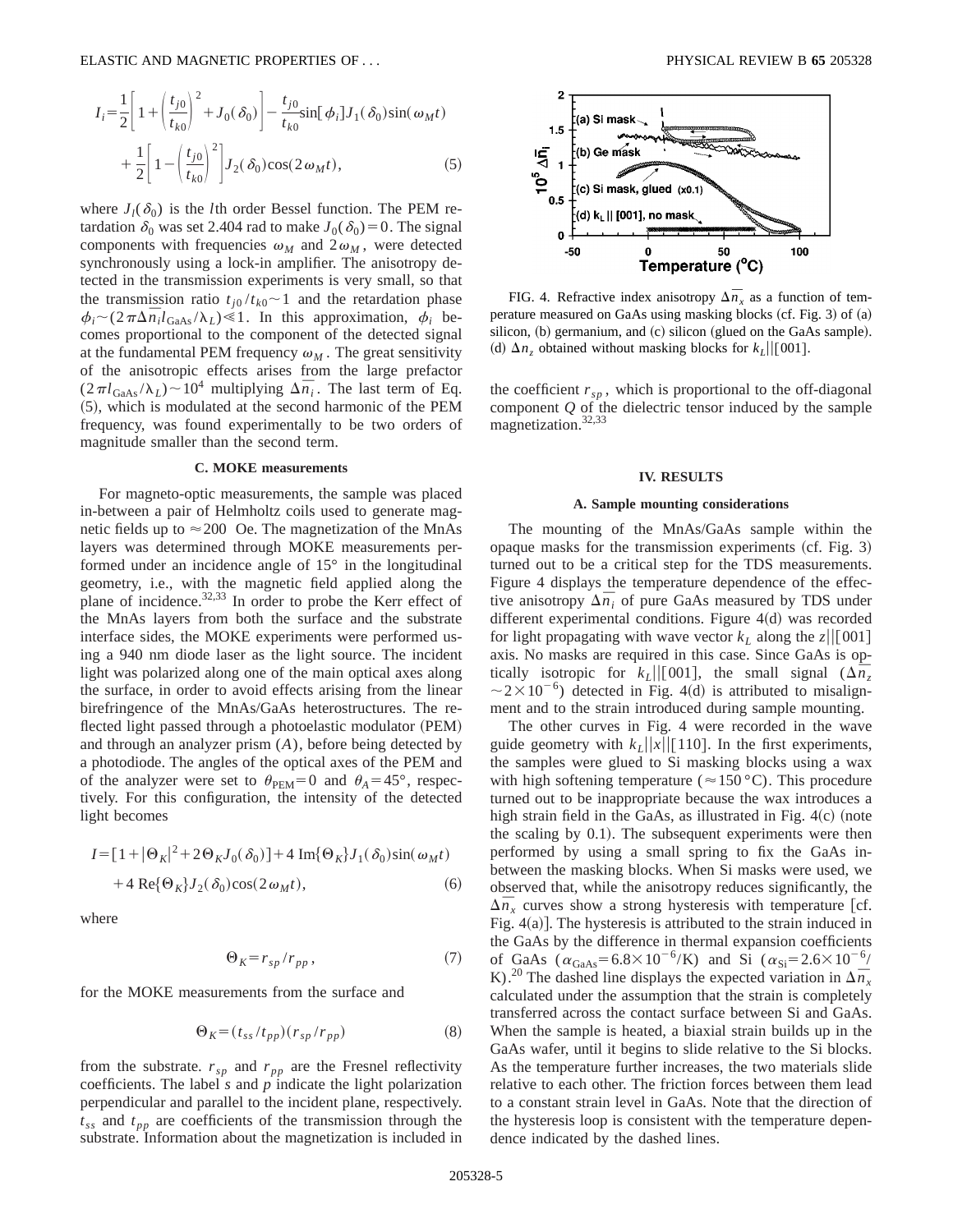

FIG. 5. Temperature dependence of the refractive index anisotropies  $-\Delta \bar{n}_x$  and  $\Delta \bar{n}_y$  for samples A (lines), B (circles), and C (squares, only  $\Delta \bar{n}_y$ ).

The hysteresis loop can be suppressed by using a mask material with thermal expansion coefficients similar to GaAs. This is demonstrated in Fig.  $4(b)$ , which displays results obtained using Ge masking blocks. The thermal expansion coefficient of Ge  $(6\times10^{-6}/K)$  (Ref. 20) is almost matched to that of GaAs, thus leading to very small hysteresis loops. The subsequent experiments on MnAs/GaAs structures were then performed using Ge masks.

The anisotropy  $\Delta \overline{n}_x$  in Fig. 4(b) for  $k_L$ <sup>[</sup>[110] is almost an order of magnitude larger than that measured for  $k_L$ <sup>[[001]</sup> [curve (d)]. GaAs is intrinsically anisotropic for light propagating along  $k_L$ <sup>[[110]</sup> due to spatial dispersion effects.<sup>19</sup> The intrinsic anisotropy  $(\Delta n_x = 1.5 \times 10^{-5})$  at a light wavelength of 990 nm) (Ref. 19) compares well with that measured in Fig.  $4(b)$ . This result also indicates that the small spring used to fix the sample induces negligible strain along the *z*-axis.

### **B. Strain in MnAsÕGaAs heterostructures**

Figure 5 displays the temperature dependence of  $-\Delta \bar{n}_x$ and  $\Delta \bar{n}_y$  for the samples A (lines), B (circles), and C (squares, only  $\Delta \bar{n}_y$ ) around the MnAs magnetic phase transition temperature. The temperature dependence of  $\Delta \bar{n}_x$  and  $\Delta \bar{n}_y$  is attributed to the strain induced in the GaAs substrate by the MnAs film. The difference  $\Delta \bar{n}_z = (-\Delta \bar{n}_x) - \Delta \bar{n}_y$  directly evidences the anisotropic nature of the strain induced in the substrate as the temperature changes. The elasto-optic origin of the anisotropy is further supported by the spectral dependence of  $\Delta \bar{n}_i$  (not shown here). These measurements show that  $\Delta \overline{n}_i$  changes sign as the photon energy crosses the isotropic point, $34$  which is located just below the GaAs band gap. We also analyzed the stability of the signal during the phase transition with time. The  $\Delta \overline{n}_i$  variation measured during  $1/2$  h at a fixed temperature was  $\leq 10\%$ , which is of the same order of magnitude as the experimental precision limit.

The temperature profiles in Fig. 5 exhibit three different regions limited by the vertical dashed lines, where the temperatures  $T_{c,\text{min}}$  and  $T_{c,\text{max}}$  denote the limits of the magnetic phase transition of the MnAs layers in the epitaxial MnAs/ GaAs structures.<sup>17</sup> In contrast to the bulk, the phase transition in the heterostructures is not abrupt, but extends over a temperature range  $T_{c,\text{max}}-T_{c,\text{min}} \sim 30 \degree \text{C}$ .  $T_{c,\text{min}}$  and  $T_{c,\text{max}}$ vary slightly from sample to sample (cf. Table I), the values indicated in Fig. 5 correspond to those measured for sample A. The  $\Delta \bar{n}_i$  vs *T* plots also show a hysteresis loop, whose width also varies from sample to sample. To account for this effect, the  $T_{c,\text{min}}$  and  $T_{c,\text{max}}$  in Table I were determined for increasing temperatures. Note that the direction of the hysteresis loop is opposite to that observed for the GaAs sample with Si mask shown in Fig.  $4(a)$ .

The range  $T_{c,\text{min}}-T_{c,\text{max}} \sim 30 \degree \text{C}$  is close to that reported in Ref. 17. Within this range,  $\Delta \bar{n}_y$  ( $-\Delta \bar{n}_x$ ) decreases (increases) linearly with increasing temperature. This behavior is attributed to the increase of the GaAs refractive index  $n<sub>x</sub>$ relative to  $n<sub>y</sub>$  when the substrate is compressed along the *x*-direction (see, e.g., Fig. 1). For  $T > T_{c,max}$ ,  $\Delta \overline{n}_i$  varies significantly from sample to sample. Such a variation is expected if the substrates are under different strain levels for temperatures above the phase transition (as a consequence, for instance, of the different layer thickness ratios  $d_{\text{MnAs}}/d_{\text{GaAs}}$ ). This mechanism, however, cannot completely explain the variation, which may also included a contribution from systematic sample misalignment and polarization mixing at imperfections at the cleaved edges of the substrate. Note, however, that the latter do not influence the temperature dependence of  $\Delta \overline{n}_i$ .

In order to compare the temperature dependence of  $\Delta \bar{n}_i$ for different samples, we replot in Fig. 6 the data from Fig. 5 by (i) scaling the curves by the thickness ratio  $d_{MnAs}/d_{GaAs}$ and (ii) subtracting the corresponding value at  $T = 100$  °C in order to remove the systematic errors mentioned above. The normalization by the thickness ratio accounts for the fact that the strain levels induced by the MnAs film is expected to be proportional to its thickness and inversely proportional to  $d_{\text{GaAs}}$ . We observed a very similar behavior for the optical anisotropy as a function of the temperature for all samples. The measured anisotropy is also in good agreement with the theoretical results calculated using the procedure described in Sec. II, which are shown by the diamonds connected by dashed lines. We conclude from these experiments that no appreciable relaxation of the in-plane strain in the MnAs takes place during the phase transition for film thicknesses in the range from 0.10 to 0.25  $\mu$ m.

### **C. Magnetic properties of MnAsÕGaAs heterostructures**

In order to obtain information about the role of the magnetic field on the optical anisotropy, the experiments described in Sec. IV B were also performed under the influence of a magnetic field. No variation in the temperature depen-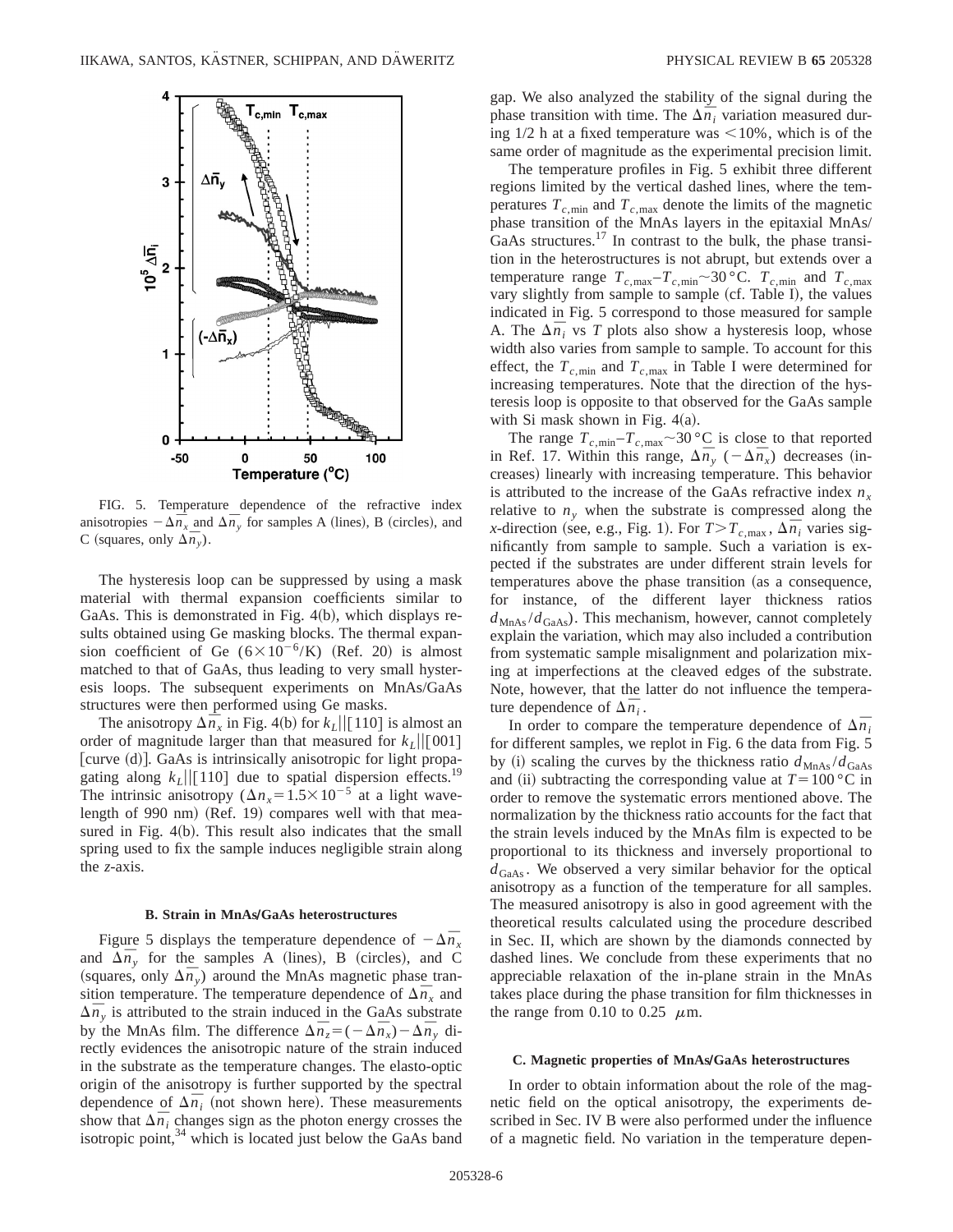

FIG. 6. Temperature dependence of the normalized refractive index  $-(d_{\text{GaAs}}/d_{\text{MnAs}})\Delta \bar{n}_x$  and  $(d_{\text{GaAs}}/d_{\text{MnAs}})\Delta \bar{n}_y$  for samples A (lines), B (circles), and C (squares). The diamonds connected by dashed lines represent the values calculated using the procedure described in Sec. II.

dence of  $\Delta \overline{n}_i$  (*i*=*x*,*y*) profiles was observed for magnetic fields up to 150 Oe applied along directions perpendicular to that of light propagation. This result corroborates the elastooptic (rather than magneto-optic) nature of the changes in optical anisotropy reported in the previous section.

In the following, we relate the elastic properties of the heterostructures to the magnetic properties of the MnAs films. For that purpose, the magnetization of the MnAs film close to the front surface and close to the interface with the GaAs substrate was probed using the MOKE. The measurements were performed using a laser emitting at the wavelength  $\lambda_L$ =940 nm, for which the GaAs substrate is transparent. Both the real [proportional to the  $2\omega_M$  component of the MOKE intensity cf. Eq.  $(6)$ ] and the imaginary (proportional to the  $\omega_M$  component) parts of the Kerr rotation angle  $\Theta_K$  were measured. Both components show the same functional dependence on temperature and on magnetic field, as expected from the fact that they are proportional to the magneto-optical constant Q. We will concentrate on the real (imaginary) part of MOKE rotation angle, which was found to be the largest component for the front (back) surfaces and will be denoted in the following simply as  $\theta_K$  ( $\theta_B$ ). Figure 7 displays the Kerr rotation angle for sample A in the ferromagnetic phase  $(T=10 \degree C)$  as a function of the magnetic field. The measurements were performed from the front (closed circles) and from the back surfaces (opened circles) of the MnAs film. The dependence on the magnetic field is similar in the two cases. The abrupt hysteresis loops indicate the good magnetic quality of the two MnAs surfaces. The



FIG. 7. Real part of the Kerr rotation angle  $\theta_K$  for sample A measured at  $10^{\circ}$ C from the MnAs front surface (front surface, closed circles). The corresponding data for the imaginary part of the Kerr rotation angle measured from the MnAs/GaAs interface (back surface, corresponding to  $\theta_B$ ) is shown by the opened circles.

coercive field for both surfaces is of only 40 Oe, which is one order of magnitude smaller than that for bulk MnAs.<sup>12</sup>

The MOKE rotation angles from the MnAs/GaAs interface are almost 5 times smaller than those measured on the front surface of the MnAs films. The large ratio between the Kerr rotation angles for the front and back surfaces is presently not understood. In fact, if we consider the corrections due to differences in incidence angle at the magnetic film (air and GaAs substrate) for two configurations, we estimate the ratio between the saturation values of the Kerr rotation angles to be

$$
\left| \frac{\theta_B}{\theta_K} \right|_{\text{sat}} \sim n_{\text{GaAs}} \left| \frac{n_{\text{MnAs}}^2 - 1}{n_{\text{MnAs}}^2 - n_{\text{GaAs}}^2} t \right|.
$$
 (9)

Assuming that due to its metallic character the imaginary part of refraction index is expected to be larger than the real part, the ratio above becomes of the order of the GaAs refractive index (of approximately 3), where  $|t| \sim 1$  is the ratio of the transmission coefficients for the light propagating through the GaAs substrate. Further investigations are required to clarify why the estimated ratio is much larger than the measured one.

The correlation between the elastic and magnetic properties of the MnAs/GaAs structures is summarized in Fig. 8, which compares the temperature dependence of  $\Delta \bar{n}_i$  (circles) and of the amplitude  $\Delta \theta_K$  (triangles) of the hysteresis loop obtained from MOKE measurements.  $\Delta \theta_K$  denotes the difference between the reminiscent Kerr rotation angles  $\theta_K$  after application of positive and negative magnetic fields oriented along the easy magnetization axis. The MOKE measurements were performed from the front side of the MnAs film using an excitation wavelength of 635 nm. We also included in Fig. 8 the temperature dependence of the average magnetization *m*, which was obtained using a SQUID magnetometer with the sample subjected to a magnetic field *H*  $=150$  Oe. The temperature range of the hysteresis loop is approximately the same for the SQUID and optical anisotropy data, thus indicating a similar temperature behavior for the magnetic and structural phase transitions. Although the circulation direction of the hysteresis loop is the same for all measurements (see also data for sample C in Fig.  $5$ ), the loop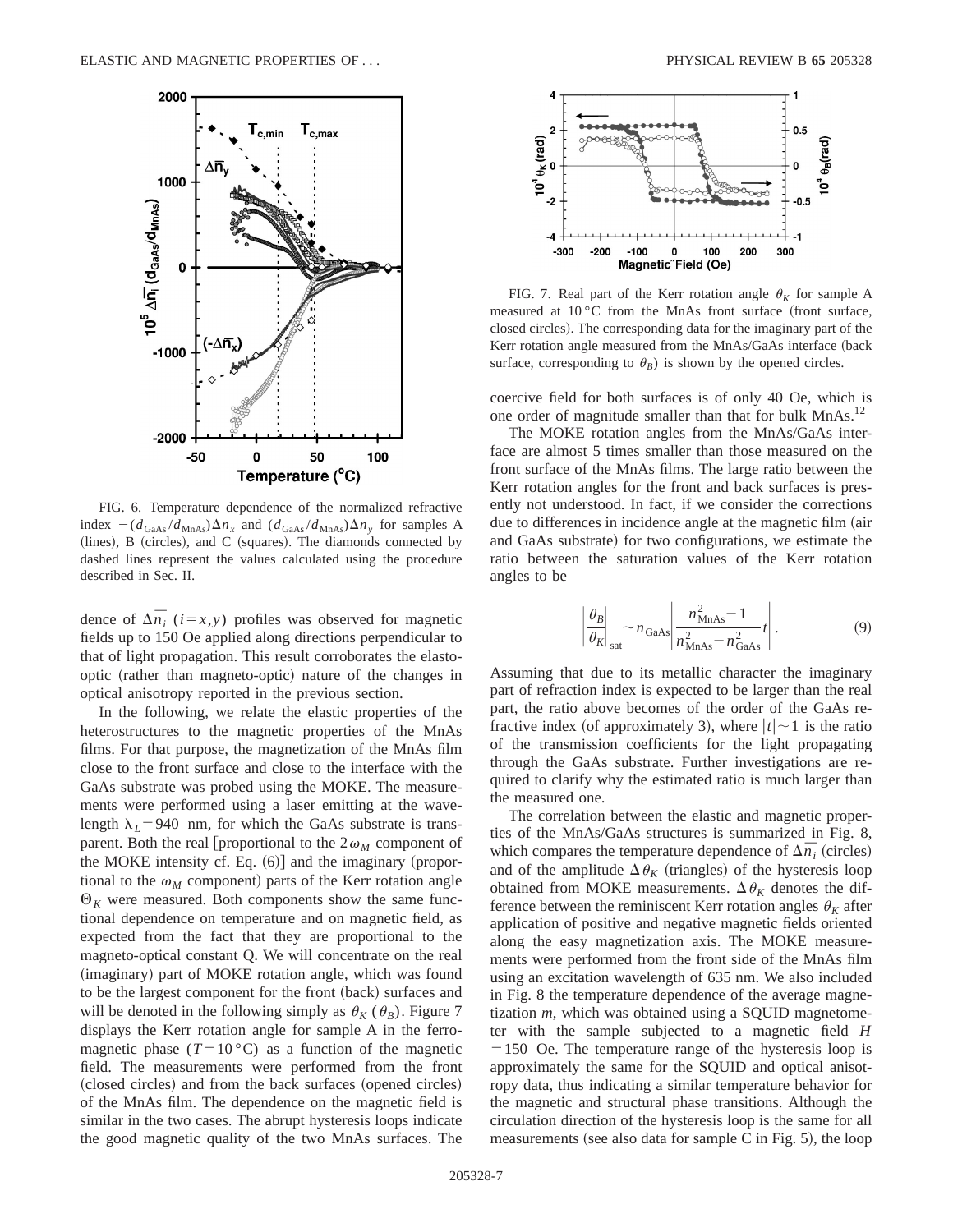

FIG. 8. Temperature dependence of the optical anisotropy ( $\Delta \bar{n}_x$ ) and  $\Delta \bar{n}_y$ , circles) and of the MOKE (triangles) and SQUID magnetization  $m$  (solid line) magnetizations for sample A. The magnetization obtained from the MOKE data is expressed in terms of the difference  $\Delta \theta_K$  (triangles) between the reminiscent Kerr rotation angles measured after application of positive and negative magnetic fields. The SQUID magnetization *m* was measured under a field  $H = 150$  Oe.

is more abrupt and narrow in the MOKE measurements. This difference is attributed to the fact that while the SQUID and optical anisotropy measurements probe average values of the magnetic and structural properties of the MnAs/GaAs heterostructures, respectively, the MOKE experiments detect the magnetization within a thin layer close to the MnAs surface (the skin depth is expected to be of the order of  $20 \text{ nm}$ ). The lower onset temperature of the ferromagnetic/paramagnetic phase transition observed in the MOKE data of Fig. 8 indicates that the nucleation of this phase transition occurs at a lower temperature near the surface than in the bulk of the MnAs films. These results are compatible with a lower stability of the ferromagnetic phase near the surface of the MnAs films.

Finally, we also investigated Faraday rotation in MnAs/ GaAs structures by performing polarization-sensitive transmission measurements with the magnetic field and light propagation direction parallel to the easy magnetization axis of the MnAs. The magneto-optical effects are in this case contained in the off-diagonal elements of the transmission coefficient tensor, which leads to a rotation (Faraday rotation) of the light electric field [the expression for the Faraday rotation angle  $\theta_F$  is similar to Eq. (6) with  $\theta_K$  replaced by  $\theta_F$ . Figure 9 compares the Faraday rotation angle  $\theta_F$  (normalized to the length  $l_{\text{GaAs}}$  of the light propagation path) measured for pure GaAs (squares) and for sample A in the ferromagnetic  $(T=10 \degree C, \text{ dots})$  and in the paramagnetic phase ( $T=60$  °C, circles). In all cases,  $\theta_F$  varies linearly with the magnetic field as expected.<sup>35</sup> Faraday rotation in GaAs is slightly weaker than in MnAs/GaAs structures. However, we did not observe any changes in the Faraday rotation angle of the MnAs/GaAs structures below and above the ferromagnetic phase transition. This result indicates that the contribution from the magnetization of the MnAs film to the Faraday rotation in the substrate is negligible in comparison with that induced by the applied magnetic field.

# **V. DISCUSSIONS**

The TDS experiments described in Sec. IV clearly show that the optical anisotropy induced in the GaAs substrate of



FIG. 9. Faraday rotation angle as a function of the magnetic field in the GaAs reference sample (recorded at  $T=25\degree C$ ) and in sample A at  $T=10 \degree C$  (ferromagnetic phase of MnAs) and 60 °C (paramagnetic phase).

MnAs/GaAs structures is of elasto-optic rather than of magneto-optic origin. The MnAs film thus induces significant strain on the GaAs substrate during the phase transition. The strain originates from differences in (i) thermal expansion coefficients between MnAs and the substrate and (ii) in the MnAs lattice parameter below and above the phase transition. The different anisotropies  $\Delta \bar{n}_x$  and  $\Delta \bar{n}_y$  in Figs. 5 and 6 indicate different strain components  $\epsilon_{xx}$  and  $\epsilon_{yy}$  in the plane of the MnAs/GaAs interface. The film/substrate system must thus bend with different radii of curvature along the *x* and *y* direction.

The strain levels scale with the thickness of the MnAs film. The magnitude of the strain-induced anisotropy compares well with the theoretical model developed in Sec. II for the whole range of MnAs film thicknesses investigated here  $(cf. Fig. 6)$ . This result shows that the strain field is transmitted across the interface with the substrate without relief due to the creation of misfit dislocations. We attribute this behavior to the fact that dislocations either cannot nucleate or remain immobile in this low temperature range, as has been suggested from high-resolution transmission electron microscopy and electron diffraction studies of the interface.<sup>13</sup> The experimental data also confirm the nonabrupt nature of the ferromagnetic phase transition in MnAs/GaAs structures, $^{17}$ which extends over a range  $T_{c,\text{max}}-T_{c,\text{min}}\sim30$  °C. (Note that the latter is not taken into account by the model of Sec. II.)

A second important aspect investigated here is the relationship between the elastic and magnetic properties of the MnAs/GaAs heterostructures. As mentioned before, the strain field induced in the substrate displays a nonabrupt behavior over the temperature range of the MnAs  $\alpha$ -MnAs/ $\beta$ -MnAs phase transition. The magnetization of the film, obtained using a SQUID, shows a similar temperature dependence of the magnetic properties. The phase transition, however, appears to be more abrupt and to take place over a much smaller temperature range when detected by MOKE measurements from the film surface (cf. Fig. 8). These results suggest that the magnetic property phase transition of the MnAs film are inhomogeneous along the growth direction. The inhomogeneity can account for the discrepancy between the SQUID (TDS) and MOKE data, since the former measures the average magnetization (strain induced by the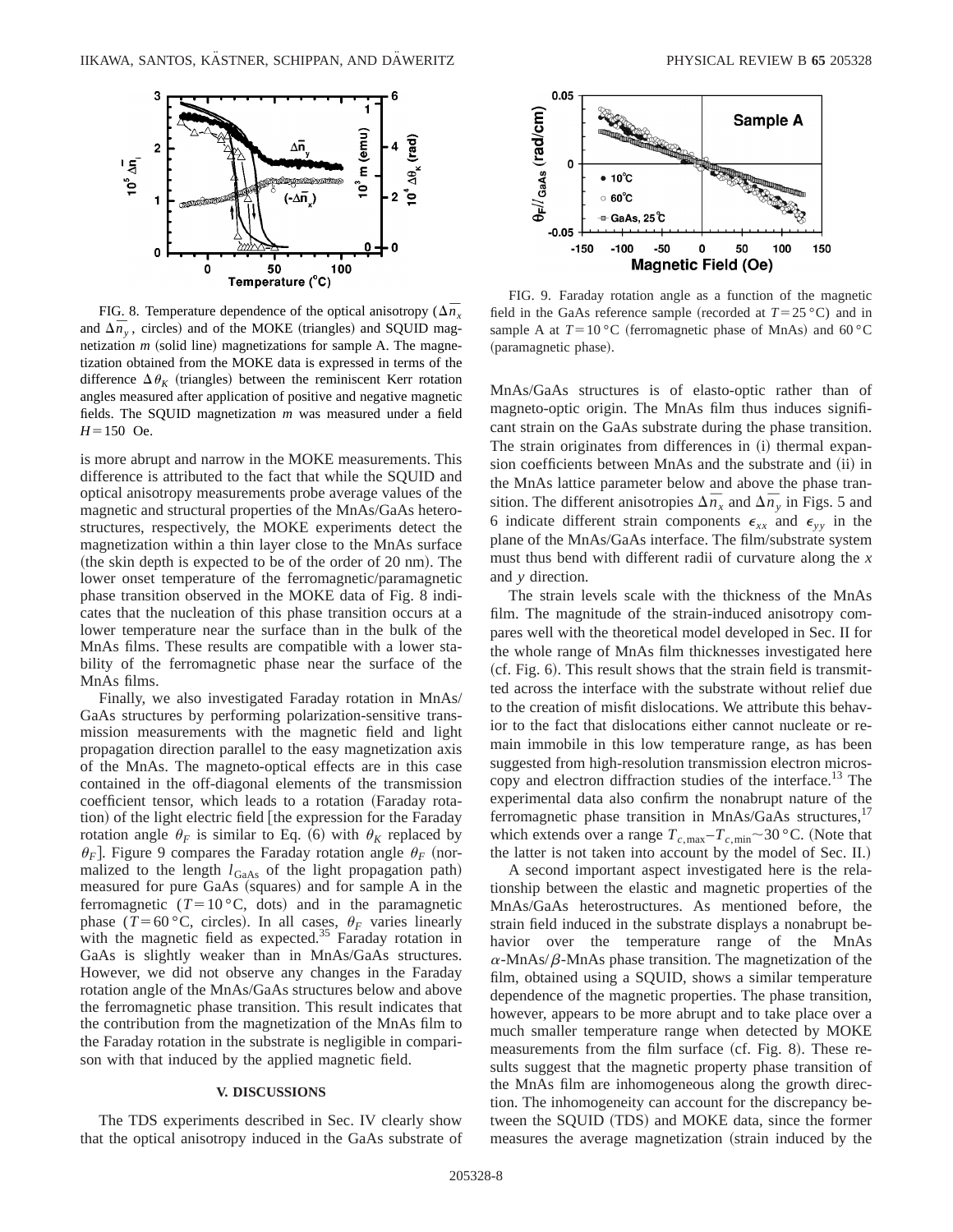MnAs film), whereas the latter detects the magnetization locally at the surface.

Finally, the relationship between elastic and magnetic properties of the MnAs layers should allow for the control of the strain field by an external magnetic field. This effect has been previously demonstrated in bulk MnAs films using magnetic fields in the hundreds of Oe range.<sup>12</sup> In the present experiments, we could not detect any dependence of the strain field on an applied magnetic field for field amplitudes up to 200 Oe. This result is attributed to the large magnetic anisotropy of the MnAs layers in MnAs/GaAs structures, which constrains the magnetization along the MnAs *a*-axis for the low fields used in the present experiments. To understand this point, we recall that the size of the magnetic domains in the MnAs/GaAs heterostructures is much larger than the thickness of the MnAs film.<sup>15</sup> Since magnetostriction is a function only of the direction (and not of the sign) of the field, $24$  it does not depend on whether the domains are randomly oriented along the *a*-axis or whether they are forced to lie along the  $+a$  or  $-a$ -axis of MnAs by the applied field. Thus, effects of the external field on the elastic properties are only expected for fields sufficiently high to change the magnetization direction or the temperature of the phase transition.

# **VI. CONCLUSIONS**

Optical, magneto-optical, and magnetic properties of epitaxial MnAs/GaAs heterostructures were studied using transmission difference spectroscopy, magneto-optical, and

- <sup>1</sup>C.J. Palmstrom, Annu. Rev. Mater. Sci. 25, 389 (1995).
- $2$  J.W. Orton and C.T. Foxon, Rep. Prog. Phys.  $61$ , 1 (1998).
- <sup>3</sup>M. Tanaka, J.P. Harbison, M.C. Park, Y.S. Park, T. Shin, and G.M. Rothberg, J. Appl. Phys. **76**, 6278 (1994).
- <sup>4</sup>M. Tanaka, J.P. Harbison, M.C. Park, Y.S. Park, T. Shin, and G.M. Rothberg, Appl. Phys. Lett. **65**, 1964 (1994).
- <sup>5</sup>F. Schippan, A. Trampert, L. Däweritz, and K.H. Ploog, J. Vac. Sci. Technol. B 17, 1716 (1999).
- <sup>6</sup>F. Schippan, A. Trampert, L. Däweritz, K.H. Ploog, B. Dennis, K.U. Neumann, and K.R.A. Ziebeck, J. Cryst. Growth  $201/202$ , 674 (1999).
- 7B.T.M. Willis and H.P. Rooksby, Proc. Phys. Soc. London, Sect. B 67, 290 (1954).
- 8N. Menyuk, J.A. Kafalas, K. Dwight, and J.B. Goodenough, Phys. Rev. 177, 942 (1969).
- <sup>9</sup> A. Zieba, Y. Shapira, and S. Fouer, Phys. Lett. **91A**, 243 (1982).
- <sup>10</sup>A. Zieba, R. Zach, H. Fjellvag, and A. Kjekshus, J. Phys. Chem. Solids **48**, 79 (1987).
- <sup>11</sup>O. Beckmann and L. Lundgren, in *Handbook of Magnetic Mate*rials, edited by K. H. J. Buschow (North–Holland, Amsterdam, 1991), Vol. 6.
- 12V.A. Chernenko, L. Wee, P.G. McCormick, and R. Street, J. Appl. Phys. 85, 7833 (1999).
- <sup>13</sup>A. Trampert, F. Schippan, L. Däweritz, and K.H. Ploog, Appl. Phys. Lett. **78**, 2461 (2001).
- <sup>14</sup>Despite the structural change from hexagonal to orthorhombic at

SQUID techniques. The difference between the thermal expansion coefficient of the two materials and the variation of the lattice parameter of MnAs during the ferromagnetic phase transition induces an anisotropic strain field in the GaAs substrate. The latter was detected using polarizationsensitive light transmission measurements through the GaAs substrate. From the comparison between experiments and calculations of the strain distribution using an elastic model for the heterostructures, we conclude that the strain induced during the phase transition is transferred across the film/ substrate interface without relaxation through the creation of misfit dislocations. The temperature range of the structural phase transition probed in the optical experiments coincide with that of the magnetic phase transition detected using a SQUID. Magneto-optical Kerr effect measurements give, in contrast, smaller temperature range, which is attributed to a lower stability of the ferromagnetic phase near the surface of the MnAs layers.

# **ACKNOWLEDGMENTS**

We thank V. M. Kaganer and A. Trampert for many helpful discussions, as well as H. v. Kiedrowski, H.-P. Schönherr, and M. Knobel for assistance in the preparation of the samples and in the MOKE and SQUID measurements. We are also indebted to R. Koch and F. Cerdeira for comments and H. T. Grahn for a careful reading of the manuscript. F. I. acknowledges the financial support from the Alexander von Humboldt Foundation and from the Fundação Coordenação de Aperfeicoamento de Pessoal de Nível Superior (CAPES).

 $\approx$  125 °C and from orthorhombic to hexagonal at  $\approx$  40 °C, we will use throughout the hexagonal denomination to denote the crystalline axes of the MnAs layers over the whole temperature range.

- <sup>15</sup>F. Schippan, G. Behme, L. Däweritz, K.H. Ploog, B. Dennis, K.U. Neumann, and K.R.A. Ziebeck, J. Appl. Phys. 88, 2766 (2000).
- $^{16}$ G.A. Govor, Sov. Phys. Solid State 23, 841 (1981).
- 17V.M. Kaganer, B. Jenichen, F. Schippan, W. Braun, L. Daweritz, and K.H. Ploog, Phys. Rev. Lett. **85**, 341 (2000).
- 18S.H. Chun, S.J. Potashnik, K.C. Ku, J.J. Beny, P. Schiffer, and N. Samarth, Appl. Phys. Lett. **78**, 2530 (2001).
- <sup>19</sup>P.Y. Yu and M. Cardona, Solid State Commun. 9, 1421 (1971).
- <sup>20</sup>Landolt<sup>´</sup>–*Börnstein Tables*, edited by O. Madelung (Springer-Verlag, Heidelberg, 1982), Vol. 17a.
- <sup>21</sup> Landolt-Börnstein Tables, edited by K.H. Hellwege (Springer-Verlag, Heidelberg, 1979), Vol. 11.
- $22$ T.F. Retajczyk and S.A. Sinha, Appl. Phys. Lett. **36**, 161 (1980).
- <sup>23</sup> M.M. de Lima, Jr., R.G. Lacerda, J. Vilcarromero, and F.C. Marques, J. Appl. Phys. **86**, 4936 (1999).
- 24E.T. de Lacheisserie, *Magnetostriction: Theory and Applications of Magnetoelasticity* (CRC, Boca Raton, 1993).
- <sup>25</sup>G.A. Govor, K. Bärner, and J.W. Schünemann, Phys. Status Solidi A 113, 403 (1989).
- $^{26}$ M. Dörfler and K. Bärner, Phys. Status Solidi A  $17$ , 141 (1973).
- $^{27}$ K. Bärner and H. Berg, Phys. Status Solidi A 49, 545 (1978).
- 28H. Okamoto, in *Binary Allow Phase Diagrams*, edited by T.B. Massalski, H. Okamoto, P.R. Subramanian, and L. Kacprzak

<sup>\*</sup>Electronic address: Iikawa@ifi.unicamp.br